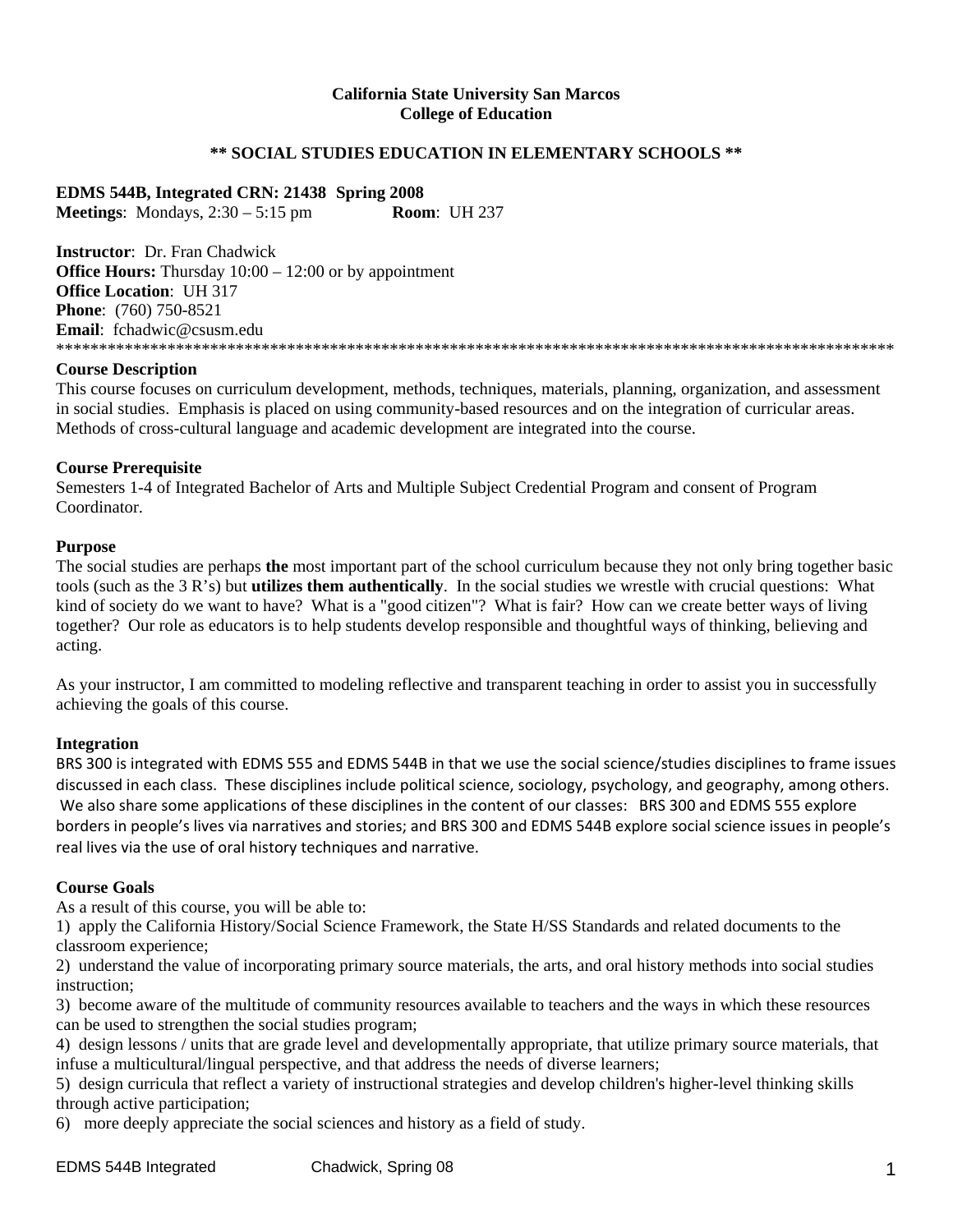## **Required Texts**

CSDE. (2006). History-Social Science Framework (for California Public Schools K-12). Sacramento, CA. (H/SS) www.cde.ca.gov/cilbranch/cfir/hsssbeup.pdf Turner, T. N. (2003). Essentials of Classroom Teaching: Elementary Social Studies. Boston: Allyn and Bacon. (T)

#### **Professionalism/Dispositions**

Because this course is part of an accredited program leading to professional certification, students are expected to demonstrate behavior consistent with a professional career. Lack of professionalism in any of the following areas will alter the final grade:

1. Attend all class meetings. Due to the dynamic and interactive nature of courses in the College of Education, all students are expected to attend all classes and participate actively. Absences and late arrivals/early departures will affect the final grade. At a minimum, students must attend more than 80% of class time, or s/he may not receive a passing grade for the course at the discretion of the instructor. Individual instructors may adopt more stringent attendance requirements. Should the student have extenuating circumstances, s/he should contact the instructor as soon as possible.

For this class, if you are absent 2 days, your highest possible grade is a B. If you are absent more than 2 days, your highest possible grade is a C, which means you will not pass the course. Late arrivals and early departures will affect your final grade. **Absences do not change assignment due dates**. Late assignments will receive a reduction in points for each day late. Notify instructor in writing (email) as soon as possible if you are absent or know in advance you will not be attending class.

2. Interact professionally and collaborate responsibly with your colleagues and professor. Teacher education is a professional preparation program and students will be expected to adhere to standards of dependability, and academic honesty. Prepare carefully for class, and be ready to discuss readings and assignments thoughtfully.

3. Each written assignment is expected to have a clear organizational presentation and be free of grammar, punctuation and spelling errors. There will be a reduction in points for grammar, punctuation and spelling errors.

4. Complete all assignments on time. Late assignments will receive a 20% reduction in points for each day late. Occasionally a student may be asked to revise an assignment. If so, the revised work must be submitted no later than one week after it was returned and may not be eligible for full credit. If you are absent when an assignment is due, you may submit the work via email (except for Physical Model) so that it is not counted late. Please request return receipt from your toolbar when submitting an assignment via email due to absence. Receipt of the assignment will be returned by the instructor if this option is utilized when email is sent by student.

#### **University Writing Requirement**

Every course at CSUSM must have a writing requirement of at least 2500 words. In EDMS 544, the Field Trip Project, Oral History Project, Unit Plan, Mock Interview, and Literature Connection will collectively contain a minimum of 2500 words.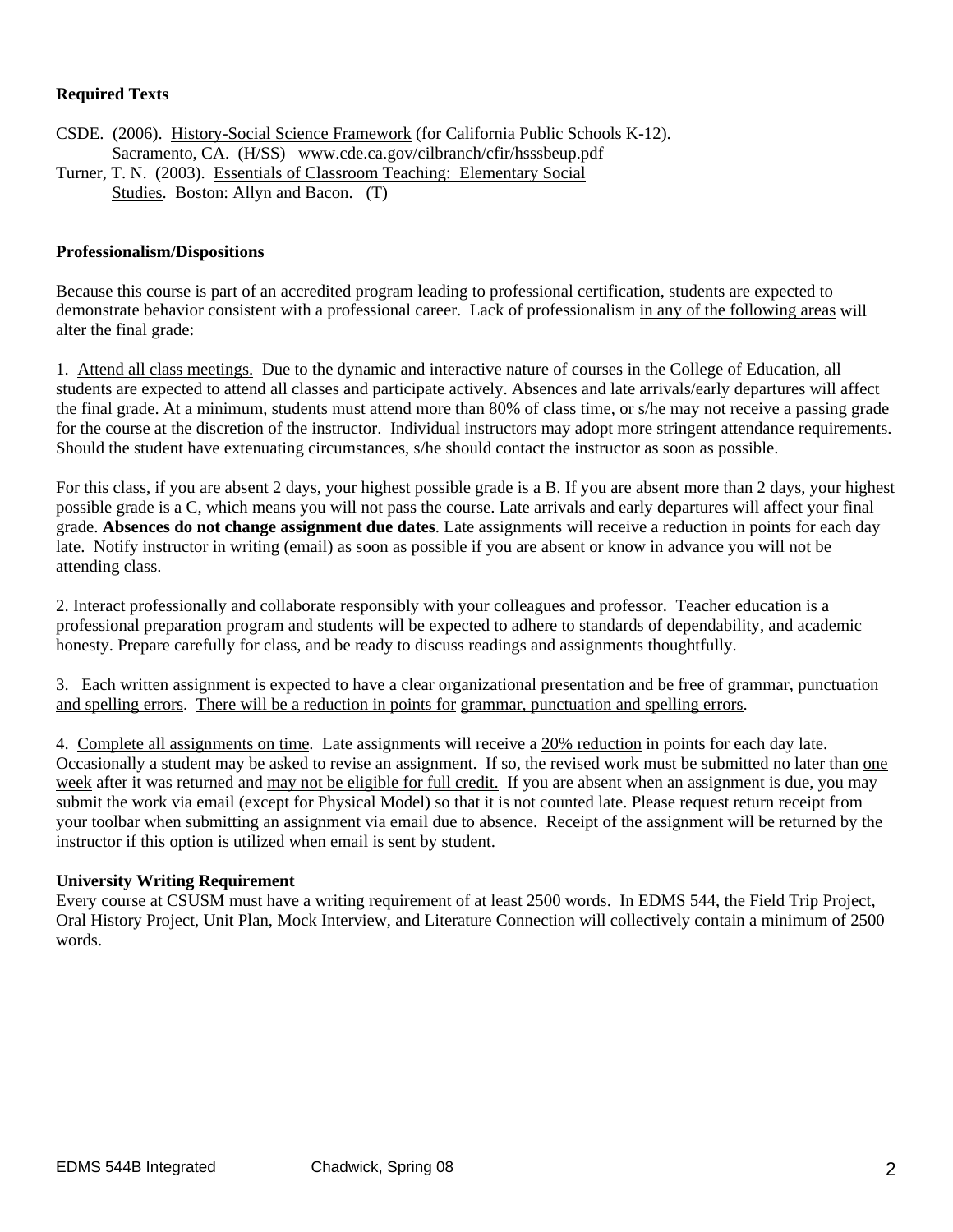## **California Commission on Teacher Credentialing**

#### **Standards Alignment:**

The course objectives, assignments, and assessments have been aligned with the CTC standards for the Multiple Subjects Credential. Be sure to incorporate artifacts from this class into your final comprehensive portfolio. **Your professional portfolio (Taskstream) entries must be completed for TPE#1A, and TPE#11 in order to receive a passing grade for this course**.

## **Teacher Performance Expectation Competencies (TPE)**

The course objectives, assignments, and assessments have been aligned with the CTC standards for the Multiple Subject Credential. This course is designed to help those seeking a California teaching credential to develop the skills, knowledge and attitudes necessary to assist schools and districts in implementing effective programs for all students. The successful candidate will be able to merge theory and practice in order to realize a comprehensive and extensive educational program for all students. You will be required to formally address the following TPE's in this course in a timely manner in order to receive a passing grade:

## **TPE #1A: Subject Specific Pedagogical Skills for History/Social Science**

During interrelated activities in program coursework and fieldwork, EDMS candidates learn to:

- teach state-adopted academic content standards for students in H/SS while helping students to learn and use basic analysis skills;
- enrich the study of social studies by drawing on social science concepts, case studies and cross-cultural activities;
- incorporate basic critical thinking skills and study skills into content-based instruction; and
- utilize active forms of social studies learning, including simulations, debates, research activities and cooperative projects.

EDMS candidates begin to interrelate ideas and information within and across history/social science and other subject areas.

EDMS 544B will also take primary responsibility for addressing the content of TPE 11.

## **TPE #11: The Social Environment**

Candidates for a Teaching Credential develop and maintain clear expectations for academic and social behavior. The candidates promote student effort and engagement and create a positive climate for learning. They know how to write and implement a student discipline plan. They know how to establish rapport with all students and their families for supporting academic and personal success through caring, respect, and fairness. Candidates respond appropriately to sensitive issues and classroom discussions. They help students learn to work responsibly with others and independently. Based on observations of students and consultation with other teachers, the candidate recognizes how well the social environment maximizes academic achievement for all students and makes necessary changes.

## **CLAD Competencies** supported by this course:

Part 3: Culture and Cultural Diversity

- 
- I.D. Physical geography and its effects on culture
- 
- II.C. How teachers can use what they learn about their students (culturally responsive pedagogy)
- 
- IV.A. Historical perspectives IV.B. Demography
- IV.C. Migration and Immigration

I.A. Definitions of culture I.C. Intragroup differences

II.A What teachers should learn about their students II.B. How teachers can learn about their students

III.A. Concepts of cultural contact III.D. Strategies for conflict resolution

The Teacher Performance Expectations and CLAD Competencies identified above are addressed in EDMS 544B through class discussions, activities, oral/visual presentations, and written assignments.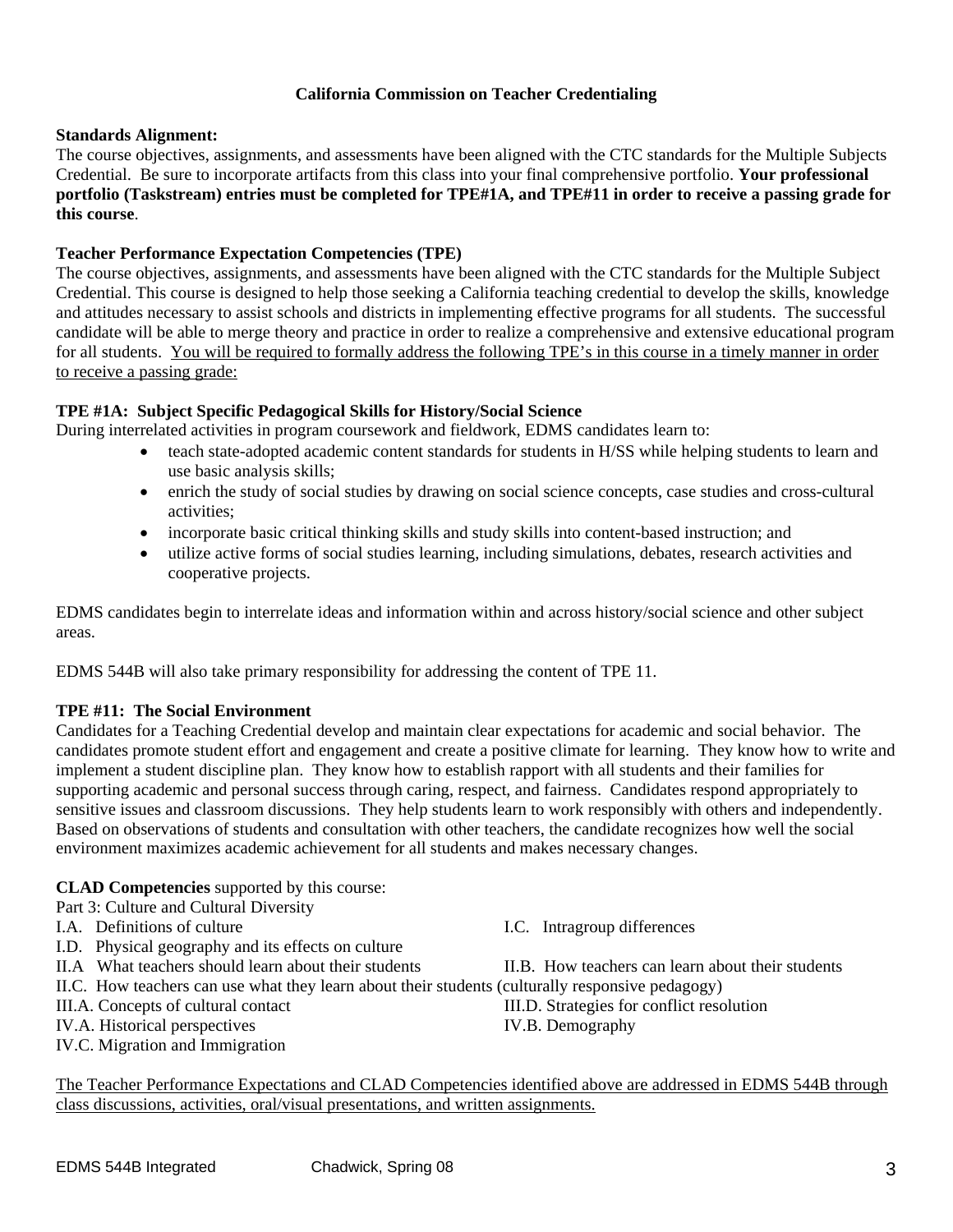## **ASSIGNMENTS**

*Detailed instructions and rubrics for some course assignments will be handed out in class. These assignments include both individual and group projects.* 

## *Reading Response Journal 15%*

The assigned readings provide an important foundation for your increasing understanding of how to effectively teach social studies. To aid you in remembering the readings, and assist you with meaningful class participation, you are asked to respond to each reading assignment by coming to class with an entry in your reading response journal (Blue Book) summarizing key points from the assigned reading for that day. Response journals will be checked randomly and may be collected at the professor's discretion. Response journals may also be referenced by you to answer openended prompts about assigned readings. Please structure each page with:

- (1) reading identification (T:8, for example),
- (2) key points from the reading (you may include graphics),
- (3) a paragraph toward the bottom that connects the reading to your perspectives/ experience,

(4) one question that the reading assignment prompts you to ask after thinking deeper about the issue.

## *Finding the Social Studies in You! A Physical Model Pass/Fail*

Have you ever tried to explain who you are through six of the social studies disciplines? For this assignment you will reintroduce yourself to a group in our class by creating a physical model that illustrates aspects of you through each of the disciplines. You may use photographs, drawings, cutouts, objects, your imagination, etc. This activity models a way to engage your students, and will demonstrate your awareness of the disciplines. Aim to present for 4-5 minutes.

# **The following assignments will link together and create a well-developed social studies unit:**

# *Literature Connection 15%*

A wealth of children's literature exists that strongly supports the state standards for teaching social studies. This assignment will serve as the introduction to your unit. You will select *one children's literature book* appropriate for the grade level unit you will be developing. You will be required to write a lesson plan that provides an entry "hook" for the unit you will be developing. You will also be required to present your book (Book Chat), and explain how it can be used to advance children's thinking about the key social studies concept of your unit. Your handout will include a lesson plan that incorporates your book. (more details to come)

# *Community Resource / Field Trip Project 25%*

In this assignment you will explore and share information about a field trip site in San Diego County. By designing a variety of pre, during, and post-trip teaching activities, you will be able to plan an educational (rather than purely recreational) field trip to enhance understandings within your unit (more details to come).

## *Oral History Project*

Collecting oral histories is an exciting way to help children understand that "history" is found all around us and is continually created. In this project, you will conduct an oral history interview and, you will *describe* an oral history project for your students addressing the essential issues of your unit.

## *20%*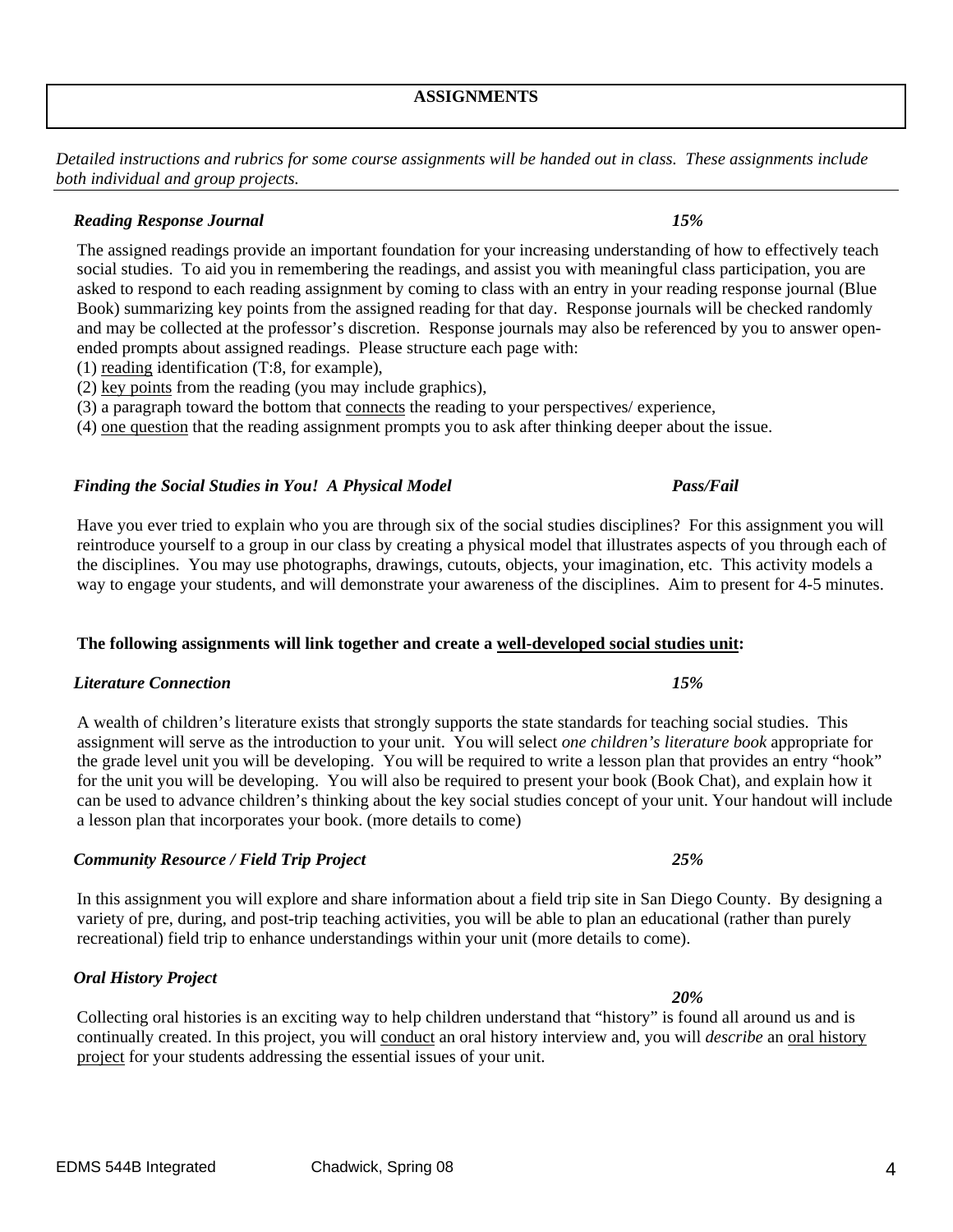## *Mock Interview Assignment 10%*

Imagine you are at a job interview and were just asked: "How will you teach social studies in your classroom?" Knowing how to teach and structure learning in social studies, and then being able to express your understanding, can be two different abilities. In order to help you eloquently articulate the knowledge you have gained through this course, as well as enhance your educational philosophy, you will participate in a mock interview. Be prepared to describe at least five (5) of the most important concepts or ideas you have learned in EDMS 544.

## *Anticipated Schedule including due dates for assignments will be available first class session*

## **Assignments & Participation Percentage**

| Self Model                                       | P/F Intro to social science disciplines  |
|--------------------------------------------------|------------------------------------------|
| Professionalism (includes taskstream entries     | 15%                                      |
| Reading Response Journal                         | 15% Connects to text reading assignments |
| *Unit Plan                                       | P/F                                      |
| *Literature Connection                           | 15%                                      |
| *Community Field Trip                            | 25%                                      |
| *Oral History Project                            | 20%                                      |
| Mock Interview                                   | 10% Summary of class                     |
| * These assignments create an instructional unit |                                          |

**Grading Scale:** 

Assignments will be scored (1-4), using rubrics listing specific criteria to be addressed. Rubrics will be sent to students with each assignment. Assignments are weighted as listed above.

## **Exemplary "A" Students**

1. Demonstrate **serious** commitment to their learning, making full use of the learning opportunities available and searching out the implications of their learning for future use.

2. Complete all assignments thoroughly and thoughtfully toward the goal of developing an in-depth social studies unit, receiving 3.5-4.0 averages on all assignments.

3. Make insightful connections between all assignments and their developing overall understanding of social studies concepts; they continually question and examine assumptions in a genuine spirit of inquiry.

4. Students show a high level of achievement of course goals.

## **"B" Students**

1. Simply comply with the course requirements and expectations.

2. Complete all assignments, usually thoroughly and thoughtfully, receiving 2.7 -3.4 average on all assignments.

3. Usually connect assignments to their developing overall understanding of social studies concepts; may be satisfied with accepting their learning as it is received without deeply examining assumptions or seeking a higher level of understanding of the implications.

4. Students show reasonable achievement of course goals.

## **"C" Students**

1. Demonstrate an inconsistent level of compliance to course requirements and expectations.

2. Complete all assignments with limited thoroughness and thoughtfulness, receiving 1.7-2.6 average on all assignments.

3. Make limited connections between assignments and their developing overall understanding of social studies concepts; may not be open to examining assumptions or implications and may actually dismiss the importance of the understanding of social studies concepts.

4. Attempt, but show limited progress in achieving course goals.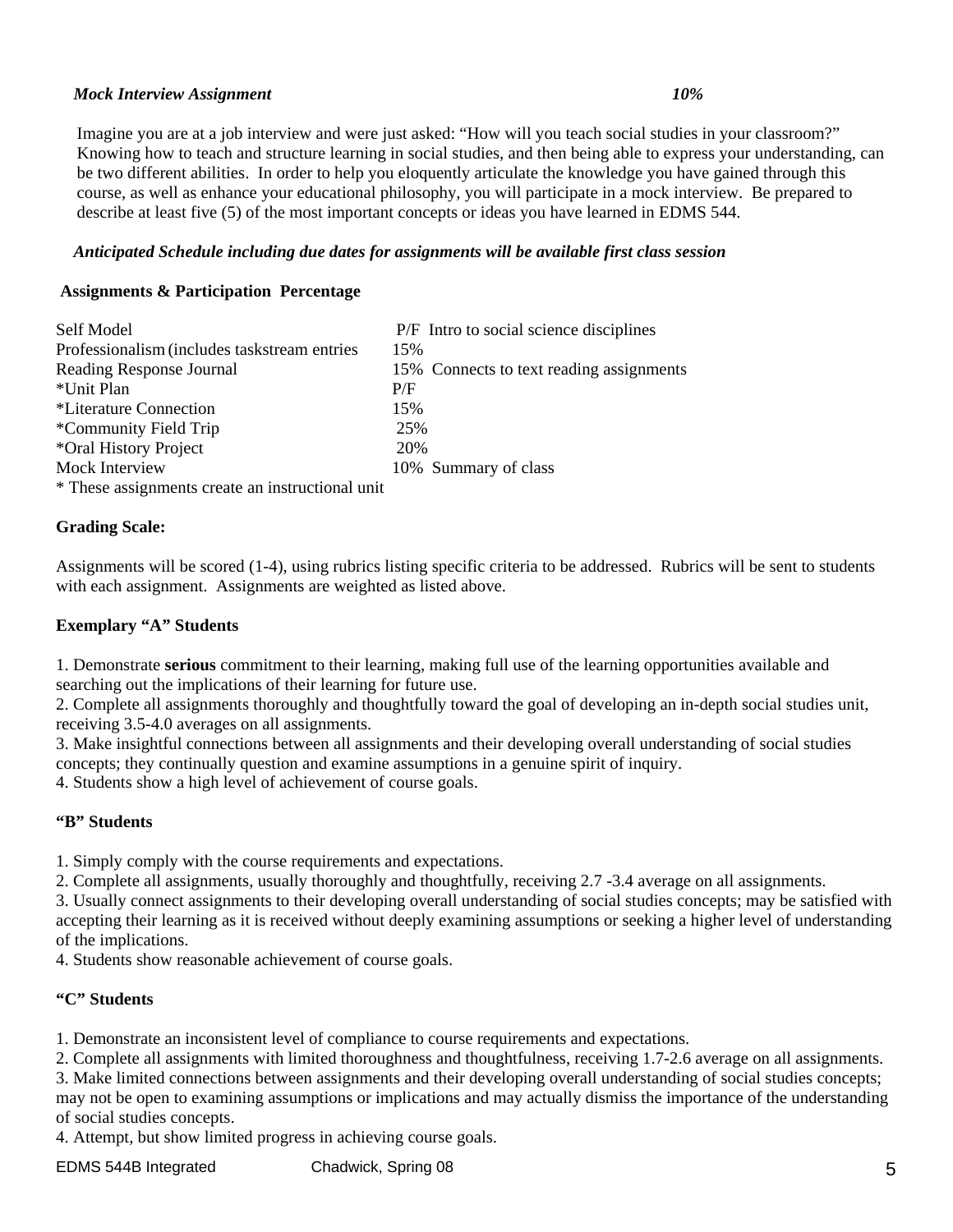#### California State University San Marcos COLLEGE OF EDUCATION

#### **Mission Statement**

The mission of the College of Education Community is to collaboratively transform public education by preparing thoughtful educators and advancing professional practices. We are committed to diversity, educational equity, and social justice, exemplified through reflective teaching, life-long learning, innovative research, and ongoing service. Our practices demonstrate a commitment to student-centered education, diversity, collaboration, professionalism, and shared governance.

*(adopted by COE Governance Community October, 1997)*

## **Attendance Policy**

Due to the dynamic and interactive nature of courses in the College of Education, all students are expected to attend all classes and participate actively. At a minimum, students must attend more than 80% of class time, or s/he **may not receive a passing grade** for the course at the discretion of the instructor. Individual instructors may adopt more stringent attendance requirements. Should the student have extenuating circumstances, s/he should contact the instructor as soon as possible. *(Approved: 12/19/97)* 

## **Students with Disabilities Requiring Reasonable Accommodations**

Students must be approved for services by providing appropriate and recent documentation to the Office of Disable Student Services (DSS). This office is located in Craven Hall 5205, and can be contacted by phone at (760) 750-4905, or TTY (760) 750-4909. Students authorized by DSS to receive reasonable accommodations should meet with their instructor during office hours or, in order to ensure confidentiality, in a more private setting.

## **Authorization to Teach English Learners**

This credential program has been specifically designed to prepare teachers for the diversity of languages often encountered in California public school classrooms. The authorization to teach English learners is met through the infusion of content and experiences within the credential program, as well as additional coursework. Students successfully completing this program receive a credential with authorization to teach English learners. *(Approved by CCTC in SB 2042 Program Standards, August 02)*

## **CSUSM Academic Honesty Policy**

"Students will be expected to adhere to standards of academic honesty and integrity, as outlined in the Student Academic Honesty Policy. All written work and oral assignments must be original work. All ideas/materials that are borrowed from other sources must have appropriate references to the original sources. Any quoted material should give credit to the source and be punctuated with quotation marks.

Students are responsible for honest completion of their work including examinations. There will be no tolerance for infractions. If you believe there has been an infraction by someone in the class, please bring it to the instructor's attention. The instructor reserves the right to discipline any student for academic dishonesty in accordance with the general rules and regulations of the university. Disciplinary action may include the lowering of grades and/or the assignment of a failing grade for an exam, assignment, or the class as a whole."

Incidents of Academic Dishonesty will be reported to the Dean of Students. Sanctions at the University level may include suspension or expulsion from the University.

## **Plagiarism:**

As an educator, it is expected that each student will do his/her own work, and contribute equally to group projects and processes. Plagiarism or cheating is unacceptable under any circumstances. If you are in doubt about whether your work is paraphrased or plagiarized see the Plagiarism Prevention for Students website http://library.csusm.edu/plagiarism/index.html. If there are questions about academic honesty, please consult the University catalog.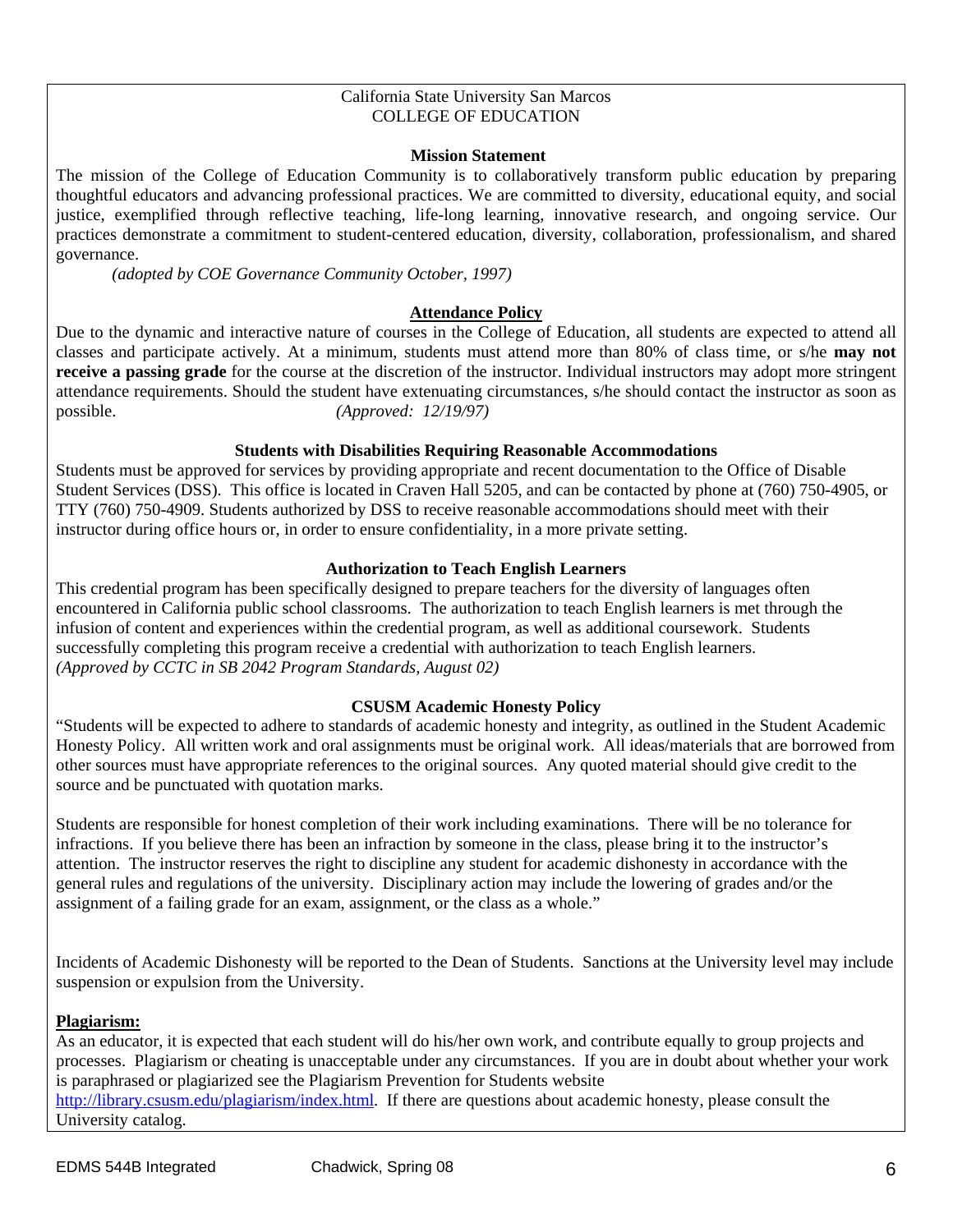# **SB 2042 - AUTHORIZATION TO TEACH ENGLISH LEARNERS COMPETENCIES**

| PART 1:<br><b>LANGUAGE STRUCTURE AND</b><br>FIRST- AND SECOND-LANGUAGE<br><b>DEVELOPMENT</b>                                                       | PART 2:<br><b>METHODOLOGY OF</b><br><b>BILINGUAL, ENGLISH</b><br><b>LANGUAGE DEVELOPMENT,</b><br><b>AND CONTENT INSTRUCTION</b> | PART 3:<br><b>CULTURE AND</b><br><b>CULTURAL DIVERSITY</b>                                          |
|----------------------------------------------------------------------------------------------------------------------------------------------------|---------------------------------------------------------------------------------------------------------------------------------|-----------------------------------------------------------------------------------------------------|
| I. Language Structure and Use:<br><b>Universals and Differences</b><br>(including the structure of English)                                        | I. Theories and Methods of<br><b>Bilingual Education</b>                                                                        | <b>I. The Nature of Culture</b>                                                                     |
| The sound systems of language<br>А.<br>(phonology)                                                                                                 | Foundations<br>А.                                                                                                               | Definitions of culture<br>А.                                                                        |
| Word formation (morphology)<br>В.                                                                                                                  | Organizational models: What works<br>В.<br>for whom?                                                                            | Perceptions of culture<br>В.                                                                        |
| Syntax<br>C.                                                                                                                                       | Instructional strategies<br>С.                                                                                                  | C.<br>Intra-group differences (e.g., ethnicity,<br>race, generations, and micro-cultures)           |
| Word meaning (semantics)<br>D.                                                                                                                     | II. Theories and Methods for Instruction<br>In and Through English                                                              | Physical geography and its effects on<br>D.<br>culture                                              |
| Language in context<br>Е.                                                                                                                          | Teacher delivery for both English<br>А.<br>language development and content<br>instruction                                      | Cultural congruence<br>Е.                                                                           |
| Written discourse<br>F.                                                                                                                            | Approaches with a focus on English<br>В.<br>language development                                                                | II. Manifestations of Culture: Learning<br><b>About Students</b>                                    |
| Oral discourse<br>G.                                                                                                                               | C. Approaches with a focus on content<br>area instruction (specially designed<br>academic instruction delivered in<br>English)  | What teachers should learn about their<br>А.<br>students                                            |
| Nonverbal communication<br>Н.                                                                                                                      | D. Working with paraprofessionals                                                                                               | How teachers can learn about their<br>В.<br>students                                                |
| Language Change<br>L.                                                                                                                              |                                                                                                                                 | C. How teachers can use what they learn<br>about their students (culturally<br>responsive pedagogy) |
| II. Theories and Factors in First- and<br><b>Second-Language Development</b>                                                                       | III. Language and Content Area<br><b>Assessment</b>                                                                             | <b>III. Cultural Contact</b>                                                                        |
| Historical and current theories and<br>А.<br>models of language analysis that have<br>implications for second-language<br>development and pedagogy | Purpose<br>А.                                                                                                                   | Concepts of cultural contact<br>А.                                                                  |
| Psychological factors affecting first- and<br>В.<br>second-language development                                                                    | Methods<br>В.                                                                                                                   | В.<br>Stages of individual cultural contact                                                         |
| Socio-cultural factors affecting first- and<br>C.<br>second-language development                                                                   | C. State mandates                                                                                                               | The dynamics of prejudice<br>С.                                                                     |
| Pedagogical factors affecting first- and<br>D.<br>second-language development                                                                      | Limitations of assessment<br>D.                                                                                                 | Strategies for conflict resolution<br>D.                                                            |
| Political factors affecting first- and<br>Е.<br>second-language development                                                                        | Е.<br><b>Technical concepts</b>                                                                                                 | IV. Cultural Diversity in U.S. and CA                                                               |
|                                                                                                                                                    |                                                                                                                                 | <b>Historical perspectives</b><br>Α.                                                                |
|                                                                                                                                                    |                                                                                                                                 | Demography<br>В.                                                                                    |
|                                                                                                                                                    |                                                                                                                                 | Migration and immigration<br>С.                                                                     |